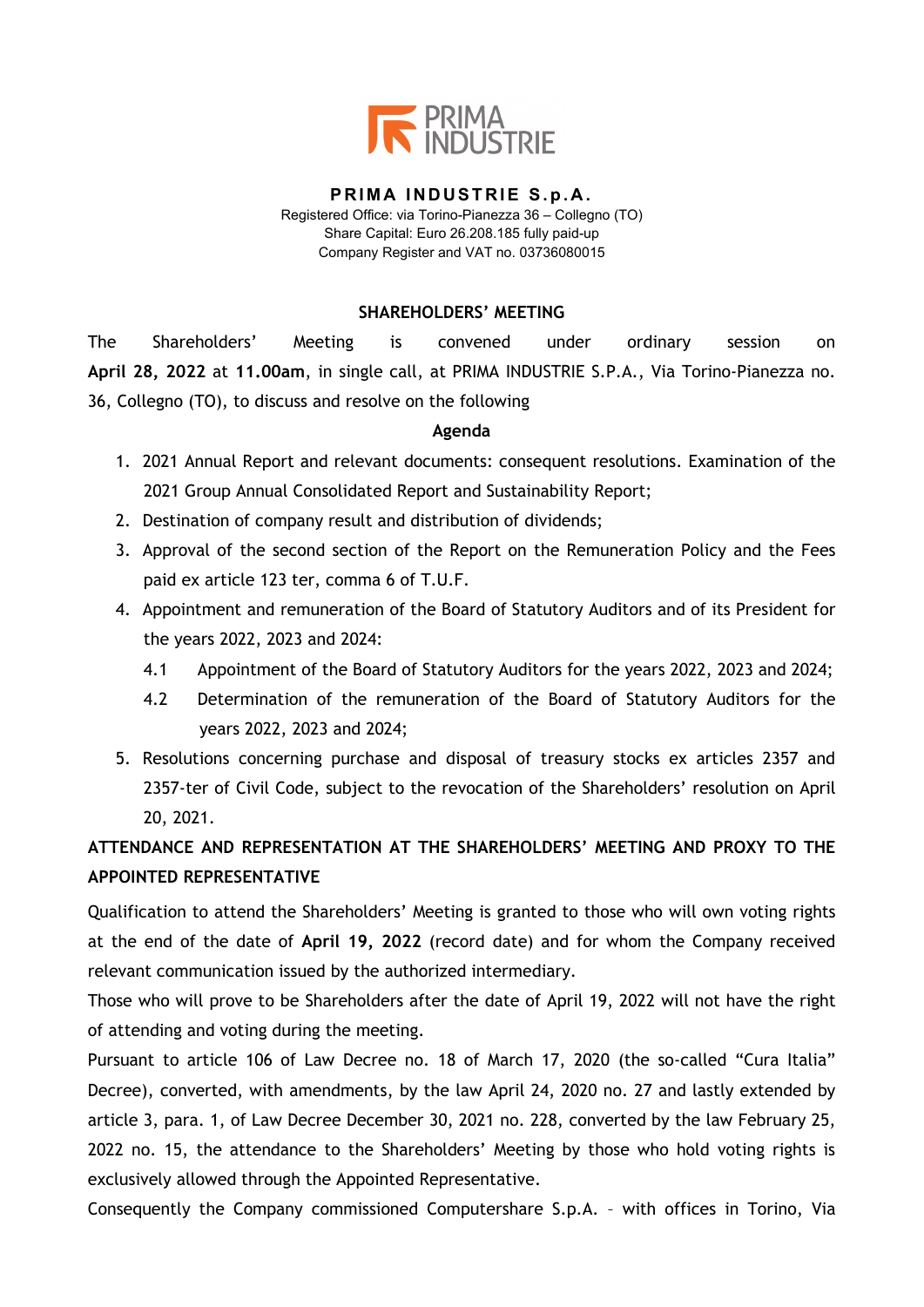Nizza 262/73, 10126 – to represent the Shareholders ex article 135-undecies of Law Decree no. 58/98 and of aforementioned Law Decree (the "Appointed Representative"). Shareholders who wish to attend the Shareholders' Meeting will have therefore to release a proxy to the Appointed Representative – with relevant voting instructions – on all or some of the proposals of resolutions on the items in agenda by using the specific proxy form, provided by the Appointed Representative him/herself in agreement with the Company, available on the Company website at the following address:

<https://www.primaindustrie.com/en/investors-relations/shareholders-meetings-info>

The proxy to the Appointed Representative has no effect on proposals for which no voting instructions have been duly given.

The proxy to the Appointed Representative will have to be received by Computershare S.p.A. by the second day of open market preceding the date of the meeting, that is by **April 26, 2022**.

It should be noted that to the Appointed Representative may also be granted proxies or subdelegation pursuant to article 135-novies of T.U.F., in derogation of article 135-undecies, para. 4 of Law Decree no. 58/98 following the instructions expressed by the proxy form available on the Company website:

## <https://www.primaindustrie.com/en/investors-relations/shareholders-meetings-info>

The above proxies may be conferred by **12 noon** of **April 27, 2022**. Through same modalities, those entitled may have the possibility of revoking, within the same term, the proxy/subdelegation and the voting instructions provided.

The attendance by the legitimate subjects at the Shareholders' Meeting (the members of the Governance bodies, the appointed Secretary and the Appointed Representative), may take place also (or exclusively) through telecommunication channels with modalities personally communicated to each of them, in compliance with the regulatory provisions applicable for such contingency.

The Appointed Representative will be available for clarifications or information at the number +39 011 0923216 or +39 011 0923200 or at the email address [sedeto@computershare.it.](mailto:sedeto@computershare.it)

Shareholders are hereby informed that the company reserves the rights to integrate and/or modify the above instructions in consideration of the possible coming needs connected with the current epidemiological emergency connected with COVID-19 and of its developments, currently unpredictable.

## **APPOINTMENT OF THE BOARD OF STATUTORY AUDITORS**

It is hereby reminded that the lists for the appointment of the Board of Statutory Auditors may be deposited at the Company registered office (even through email to [primaindustrie@pecsoci.ui.torino.it](mailto:primaindustrie@pecsoci.ui.torino.it)) by the  $25<sup>th</sup>$  day before the date of the Shareholders' Meeting, in single call, i.e. by **April 3, 2022**, by those Shareholders who can prove - through suitable communication issued by intermediaries effective up to April 3, 2022, which must reach the Company, if not available on the day in which the lists are filed, by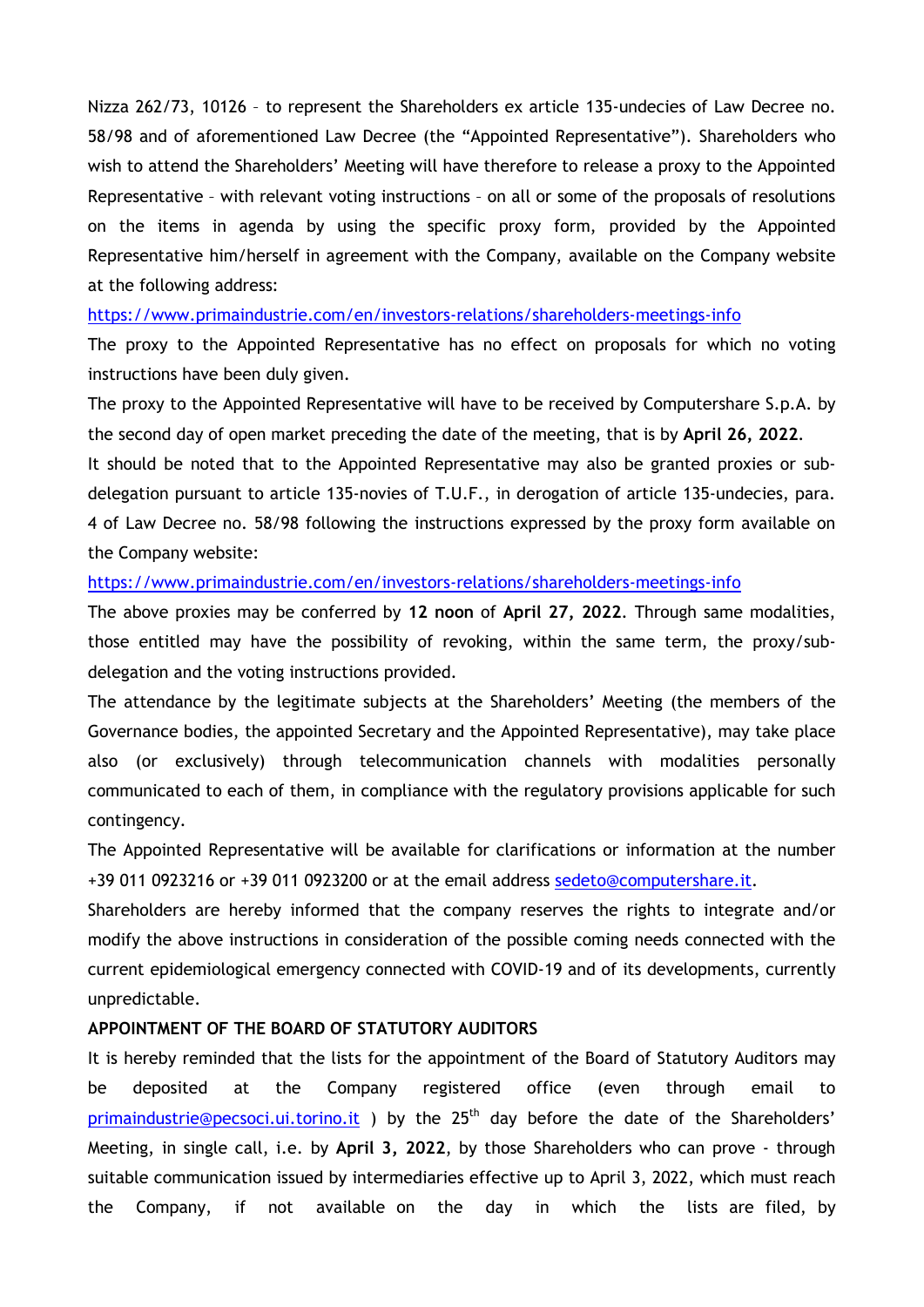**April 7, 2022** to the email address [primaindustrie@pecserviziotitoli.it](mailto:primaindustrie@pecserviziotitoli.it) to be holder, alone or with other shareholders, of at least 4.5% of the share capital with voting rights. In case at the date of April 3, 2022 only one list is filed, or only lists presented by shareholders who result to be associated among themselves, such information will be disclosed according to current regulations. In such a case other lists may be presented up to **April 6, 2022** and the above mentioned share limit necessary for the presentation of the lists will be reduced by half.

For their valid presentation, the lists will have to include all information and documentation ex article 144-sexies, paragraph 4 of Consob regulation no. 11971/1999 and following amendments and Shareholders will have to comply with provisions contained in article 28 of Company By-Laws. The deposited lists will be available for the public at the Company registered office and on the company website [www.primaindustrie.com,](http://www.primaindustrie.com/) and on the authorized storage site 1Info [\(www.1info.it\)](http://www.1info.it/), at least 21 days before the Shareholders' meeting date.

### **RIGHTS TO ASK QUESTIONS BEFORE THE SHAREHOLDERS' MEETING**

Shareholders may ask questions, ex article 127-ter of T.U.F., about the items in agenda even before the Shareholders' Meeting through Registered mail to the address [primaindustrie@pecsoci.ui.torino.it.](mailto:primaindustrie@pecsoci.ui.torino.it)

The question must include the personal data of the applicant Shareholder (surname and name or company name in case of entity or company, place and date of birth and fiscal code number).

Shareholders proving ownership of shares by the date of **April 19, 2022** (record date) have the right to receive a reply. For the purpose a communication must be produced, with effect up to the aforementioned date, even after the question filing, by the depositary intermediary attesting the applicant's share ownership and addressed to [primaindustrie@pecserviziotitoli.it.](mailto:primaindustrie@pecserviziotitoli.it) In case the Shareholder has requested the certification to attend the Meeting to his depositary intermediary, it will be sufficient to include in the request the references of such notice issued by the intermediary or, at least, the intermediary's name.

Questions received by April 19, 2022, upon verification of their relevancy and the qualification of the applicant, will be answered by the Company at the latest by April 26, 2022.

### **INTEGRATION OF THE AGENDA**

According to article 126-bis of T.U.F., Shareholders representing, even jointly, a fortieth of the share capital may require, by **March 27, 2022** (10 days after the publication of the Shareholders' Meeting notice), the integration of the items to be discussed or submit additional proposals about the items already in agenda. The integration is not allowed for items on which the Shareholders' Meeting is called to resolve upon proposal of Directors or upon a project or a report prepared by the same, other than those ex article 125-ter para. 1 of T.U.F.

Requests must be submitted in writing through Registered mail to [primaindustrie@pecsoci.ui.torino.it](mailto:primaindustrie@pecsoci.ui.torino.it) provided they be received by the Company within the above